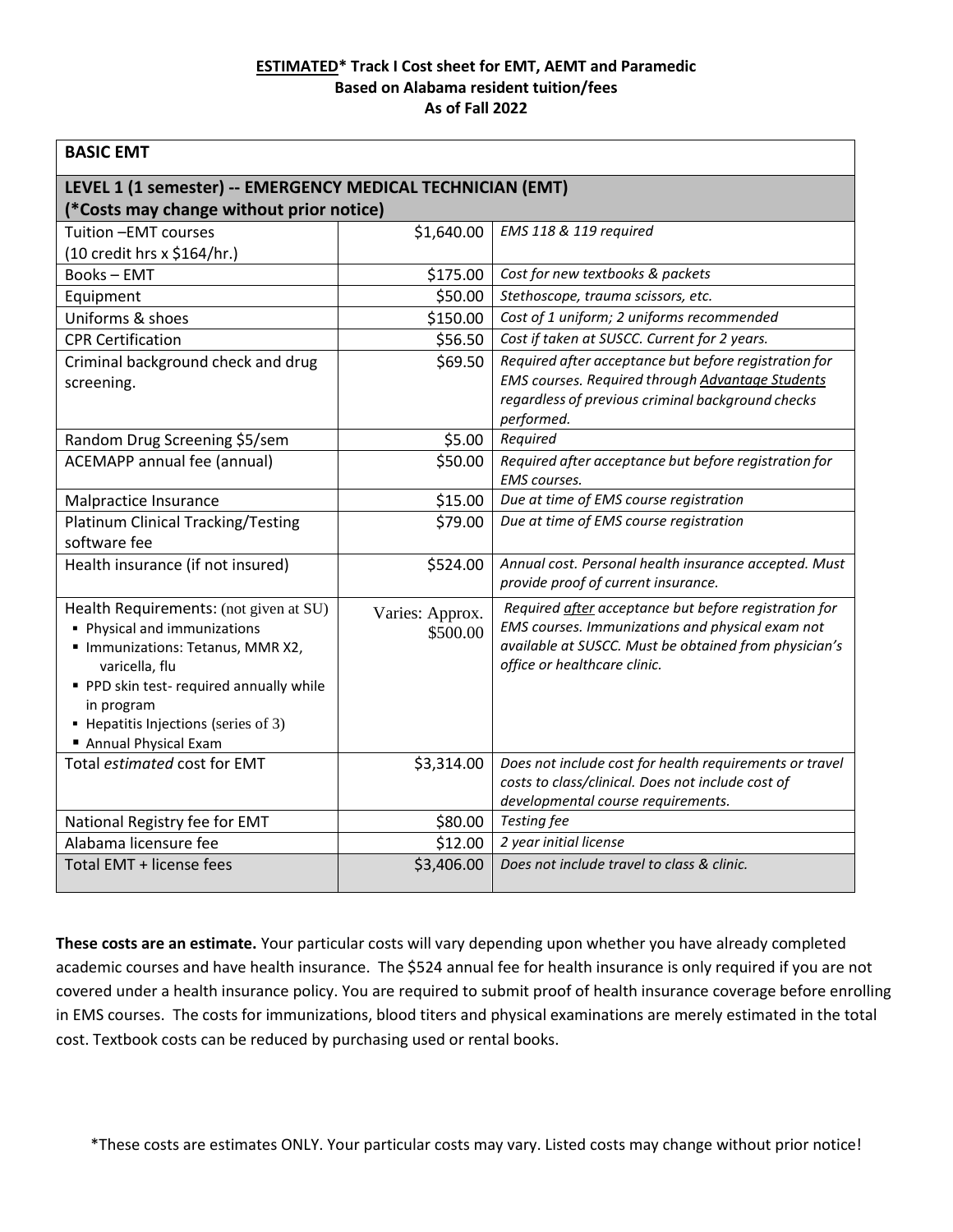## **ADVANCED EMT ( MUST HAVE CURRENT EMT LICENSE)**

| LEVEL 2 (1 semester) - ADVANCED EMERGENCY MEDICAL TECHNICIAN (AEMT) |                       |                                                                                     |  |
|---------------------------------------------------------------------|-----------------------|-------------------------------------------------------------------------------------|--|
| Tuition - AEMT courses                                              | \$1,476.00            | EMS 155 & 156 required                                                              |  |
| (9 credit hrs x \$164/hr.)                                          |                       |                                                                                     |  |
| Tuition - academics                                                 | \$656.00              | BIO 201 OR EMP 189 OR BIO 111 required before                                       |  |
| (4 credit hrs x \$164/hr.)                                          |                       | applying to paramedic                                                               |  |
| <b>Books-AEMT</b>                                                   | \$270.00              | Cost for new books                                                                  |  |
| <b>Books-Academics</b>                                              | \$500.00              | Cost for new books (will vary depending on if BIO 201,<br>BIO 111 or EMP 189 taken) |  |
| Equipment                                                           | \$50.00               | Stethoscope, trauma scissors, etc.                                                  |  |
| Uniforms                                                            | \$150.00              | Cost of 1 uniform and 1 set of scrubs for hospital                                  |  |
| <b>CPR Certification</b>                                            | \$56.50               | Cost if taken at SUSCC.                                                             |  |
| Criminal background check and drug                                  | \$69.50               | Required after acceptance but before registration for                               |  |
| screening unless completed the                                      |                       | <b>EMS courses. Required through Advantage Students</b>                             |  |
| previous semester.                                                  |                       | regardless of previous criminal background checks                                   |  |
|                                                                     |                       | performed.                                                                          |  |
| Random Drug Screening \$5/sem                                       | \$5.00                | Required                                                                            |  |
| <b>ACEMAPP</b> annual fee unless                                    | \$50.00               | Required after acceptance but before registration for                               |  |
| subscribed previous semester                                        |                       | EMS courses.                                                                        |  |
| Malpractice insurance                                               | \$15.00               | Due at time of EMS course registration                                              |  |
| <b>Platinum Clinical Tracking/Testing</b>                           | \$123.00              | Due at time of EMS course registration. Cost includes                               |  |
| software fee                                                        |                       | FISDAP for paramedic program.                                                       |  |
| <b>NREMT Procter's Fee</b>                                          | \$50.00               | Due at time of EMS course registration.                                             |  |
| Health Requirements: (not given at SU)                              | Varies: annual        | Required after acceptance but before registration for                               |  |
| • Physical and immunizations                                        | updates may be        | EMS courses. Immunizations and physical exam not                                    |  |
| Immunizations: Tetanus, MMR X2,                                     | required of           | available at SUSCC. Must be obtained from physician's                               |  |
| varicella, flu                                                      | physical, flu shot, & | office or healthcare clinic. Annual updates not included<br>in cost.                |  |
| PPD skin test-required annually while<br>in program                 | Tb skin test          |                                                                                     |  |
| • Hepatitis Injections (series of 3)                                |                       |                                                                                     |  |
| Annual Physical Exam                                                |                       |                                                                                     |  |
| ■ Total estimated cost for AEMT                                     | \$3,471.00            |                                                                                     |  |
| National Registry fee for AEMT                                      | \$115.00              | Required licensure testing fee at end of program                                    |  |
| Alabama licensure fee                                               | \$12.00               | 2 year initial license AEMT                                                         |  |
| Total AEMT + license fees                                           | \$3,598.00            | Does not include health records updates or travel to<br>class & clinic.             |  |

**These costs are an estimate.** Your particular costs will vary depending upon whether you have already completed academic courses and have health insurance. The \$524 annual fee for health insurance is only required if you are not covered under a health insurance policy. You are required to submit proof of health insurance coverage before enrolling in EMS courses. The costs for immunizations, blood titers and physical examinations are not included in the total cost. Textbook costs can be reduced by purchasing used or rental books.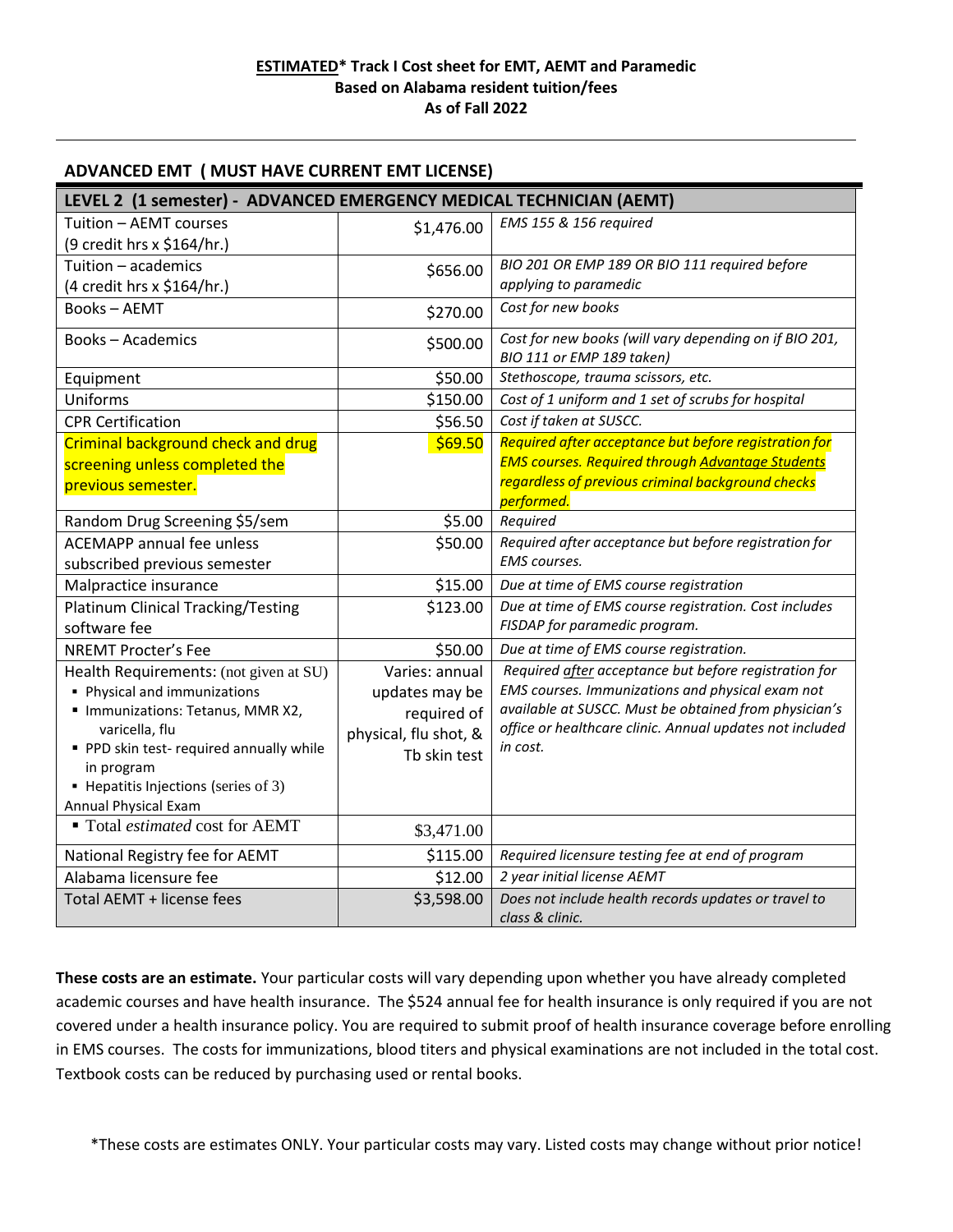## **PARAMEDIC PROGRAM (MUST HAVE CURRENT ADVANCED EMT – AEMT LICENSE)**

| Paramedic Level Three (3 semesters) (Certificate option. AAS option requires additional academics)<br>*** Short Term Certificate does not require academics.    |            |                                                                                                          |  |  |
|-----------------------------------------------------------------------------------------------------------------------------------------------------------------|------------|----------------------------------------------------------------------------------------------------------|--|--|
| Semester #1                                                                                                                                                     |            |                                                                                                          |  |  |
| Tuition - Paramedic courses                                                                                                                                     | \$1,312.00 | EMS 241, 242, 244, & 257                                                                                 |  |  |
| (8 credit hrs x \$164/hr.)                                                                                                                                      |            |                                                                                                          |  |  |
| Tuition - Academic courses                                                                                                                                      | \$656.00   | BIO 202 (if BIO 201 was chosen previously) ENG 101 or<br>MTH 100 (ENG 101 and MTH 100 are 3 credit hrs.) |  |  |
| (4 credit hrs x \$164/hr.)                                                                                                                                      |            | Must be completed <b>before</b> 3 <sup>rd</sup> semester.                                                |  |  |
| <b>Books-EMS</b>                                                                                                                                                | \$600.00   | Cost for new books for paramedic                                                                         |  |  |
|                                                                                                                                                                 |            |                                                                                                          |  |  |
| <b>Books-Academics</b>                                                                                                                                          | \$538.00   | Cost for new books                                                                                       |  |  |
| Equipment                                                                                                                                                       | \$50.00    | Stethoscope, trauma scissors, etc.                                                                       |  |  |
| Uniforms                                                                                                                                                        | \$60.00    | Cost of 1 uniform; 2 uniforms recommended                                                                |  |  |
| <b>CPR Certification</b>                                                                                                                                        | \$56.50    | Cost if taken at SUSCC. Current for 2 years.                                                             |  |  |
| Criminal background check and drug                                                                                                                              | \$69.50    | Required after acceptance but before registration for                                                    |  |  |
| screening unless completed the                                                                                                                                  |            | <b>EMS courses. Required through Advantage Students</b>                                                  |  |  |
| previous semester                                                                                                                                               |            | regardless of previous criminal background checks                                                        |  |  |
|                                                                                                                                                                 |            | performed.                                                                                               |  |  |
| Random Drug Screening \$5/sem                                                                                                                                   | \$15.00    | Required                                                                                                 |  |  |
| <b>ACEMAPP</b> annual fee                                                                                                                                       | \$50.00    | Required after acceptance but before registration for                                                    |  |  |
| Malpractice Insurance                                                                                                                                           | \$15.00    | nursing courses.<br>Due at time of EMS course registration                                               |  |  |
| <b>Platinum Clinical Tracking/Testing</b>                                                                                                                       | \$183.00   | Due at time of EMS course registration                                                                   |  |  |
| software fee                                                                                                                                                    |            |                                                                                                          |  |  |
| Health insurance (if not insured)                                                                                                                               | \$524.00   | Annual cost. Personal health insurance accepted. Must                                                    |  |  |
|                                                                                                                                                                 |            | provide proof of current insurance.                                                                      |  |  |
| <b>NREMT Proctor fee</b>                                                                                                                                        | \$50.00    | Due at time of EMS course registration                                                                   |  |  |
| Card fees                                                                                                                                                       | \$57.00    | Due at time of EMS course registration                                                                   |  |  |
| Health Requirements: (not given at SU)                                                                                                                          | Varies     | Required after acceptance but before registration for                                                    |  |  |
| • Physical and immunizations                                                                                                                                    |            | EMS courses. Immunizations and physical exam not                                                         |  |  |
| " Immunizations: Tetanus, MMR X2,                                                                                                                               |            | available at SUSCC. Must be obtained from physician's                                                    |  |  |
| varicella, flu                                                                                                                                                  |            | office or healthcare clinic.                                                                             |  |  |
| PPD skin test-required annually while                                                                                                                           |            |                                                                                                          |  |  |
| in program                                                                                                                                                      |            |                                                                                                          |  |  |
| • Hepatitis Injections (series of 3)                                                                                                                            |            |                                                                                                          |  |  |
| Annual Physical Exam                                                                                                                                            |            |                                                                                                          |  |  |
| Total estimated cost for Paramedic 1st                                                                                                                          | \$4,236.00 | Does not include cost for health requirements or travel                                                  |  |  |
| semester                                                                                                                                                        |            | costs to class/clinical. Does not include cost of<br>developmental course requirements.                  |  |  |
|                                                                                                                                                                 |            |                                                                                                          |  |  |
| Paramedic - Level (Certificate option. AAS option requires additional academics)<br>*** Short Term Certificate does not require academics.<br><b>Semester 2</b> |            |                                                                                                          |  |  |
| Tuition - Paramedic courses                                                                                                                                     | \$1,804.00 | EMS 245, 246, 247, 248                                                                                   |  |  |
| (11 credit hrs x \$164/hr.)                                                                                                                                     |            |                                                                                                          |  |  |
| Tuition - Academic courses                                                                                                                                      | \$984.00   | ENG 101 & MTH 100 (6 credit hrs.)                                                                        |  |  |
| (6 credit hrs x \$164/hr.)                                                                                                                                      |            |                                                                                                          |  |  |
| <b>Books-Academics</b>                                                                                                                                          | \$430.00   | Cost for new books                                                                                       |  |  |